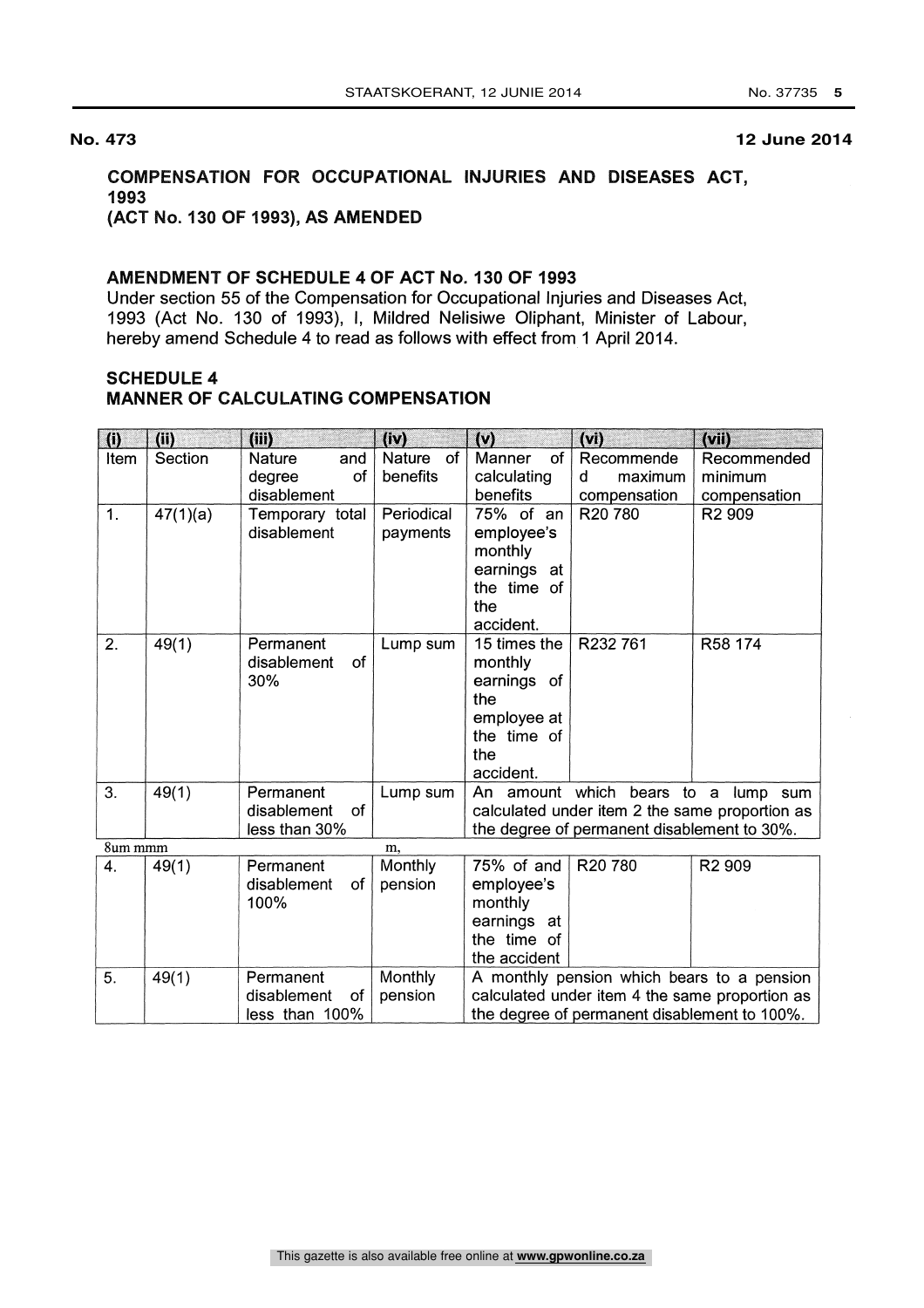|    |          | but more than<br>30%                |                      |                                                                                                                                                                                          |        |          |
|----|----------|-------------------------------------|----------------------|------------------------------------------------------------------------------------------------------------------------------------------------------------------------------------------|--------|----------|
| 6. | 54(1)(a) | Fatal                               | Lump sum             | Twice<br>the<br>employee's<br>monthly<br>pension<br>that<br>would<br>have<br>been payable<br>the<br>to<br>employee<br>under item 4<br>had he been<br>totally<br>permanently<br>disabled. | R41560 | R5817    |
| 7. | 54(1)(b) | Fatal                               | Monthly.<br>pension  | 40% of the<br>monthly<br>that<br>pension<br>would<br>have<br>been payable<br>the<br>to<br>employee<br>under item 4<br>had he been<br>totally<br>permanently<br>disabled.                 | R8 312 | R1 163   |
| 8, | 28       | Constant<br>Attendance<br>Allowance | Monthly<br>Allowance | Minimum<br>of<br>amount<br>R1550.00 per<br>month                                                                                                                                         |        | R1550.00 |